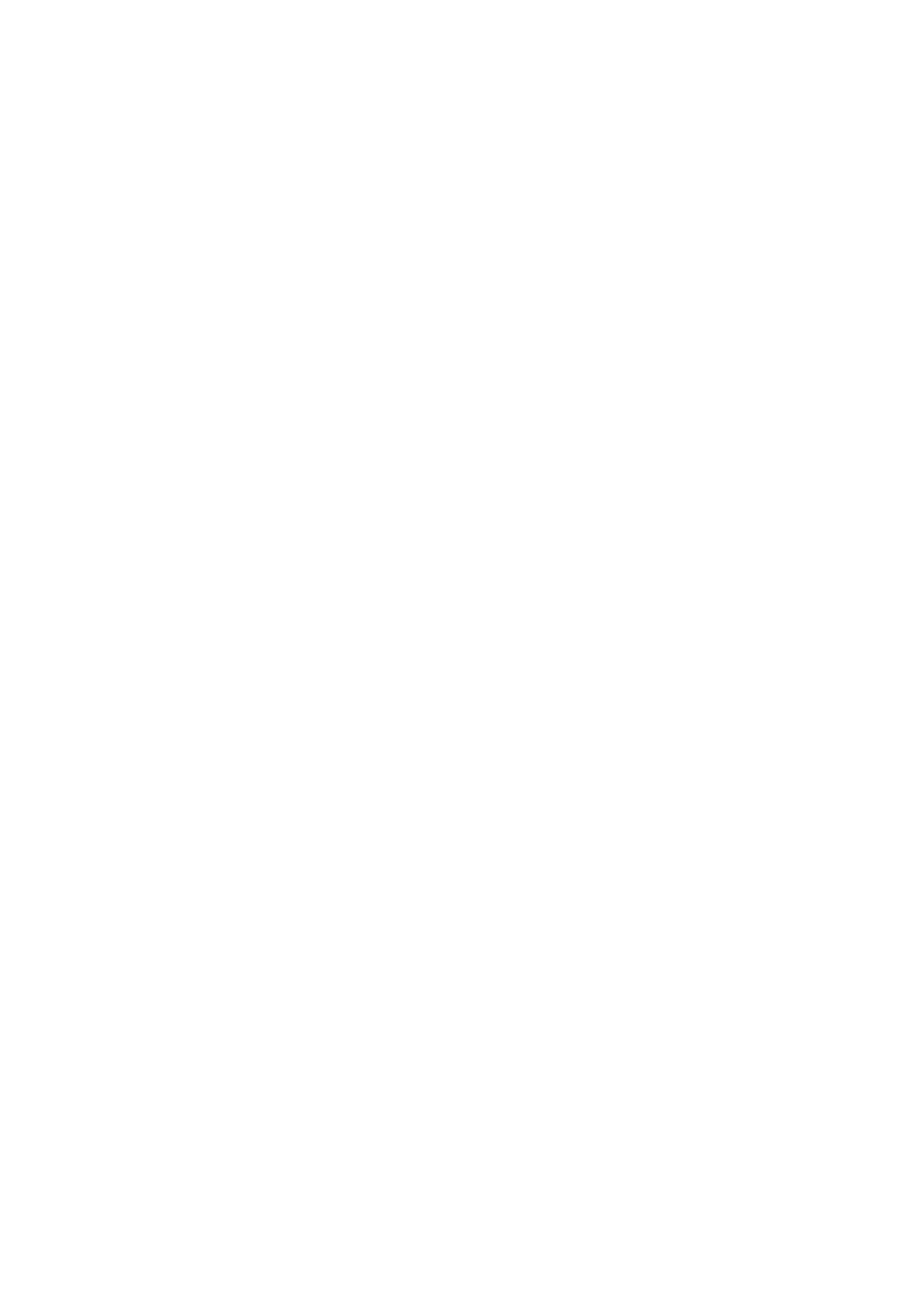# PRIVACY NOTICE

- Our Commissioned Services
- Recipients of grants

#### **Where do we get your personal information from?**

To carry out the purposes we have described we may obtain personal information from a wide variety of sources, including:

- Dyfed-Powys Police
- HM Revenue and Customs
- Legal representatives and Solicitors
- Courts
- Voluntary sector organisations
- Independent office for Police Conduct (IOPC)
- Her Majesty's Inspectorate of Constabulary and Fire and Rescue Services (HMICFRS)
- **•** Auditors
- Police and Crime Commissioners
- Central government, governmental agencies and departments
- Relatives, guardians or other persons associated with an individual
- Current, past or prospective employers of individuals
- Healthcare, social and welfare advisers or practitioners
- Education, training establishments and examining bodies
- Business associates and other professional advisors
- Employees, officers and agents of Dyfed-Powys Police and Crime Commissioner
- Suppliers, providers of goods or services
- Persons making and enquiry or complaint
- Financial organisations and advisors
- Credit reference agencies
- Survey and research organisations
- Trade union, staff associations and professional bodies
- Local government
- Voluntary and charitable organisations
- Ombudsmen and regulatory authorities
- The media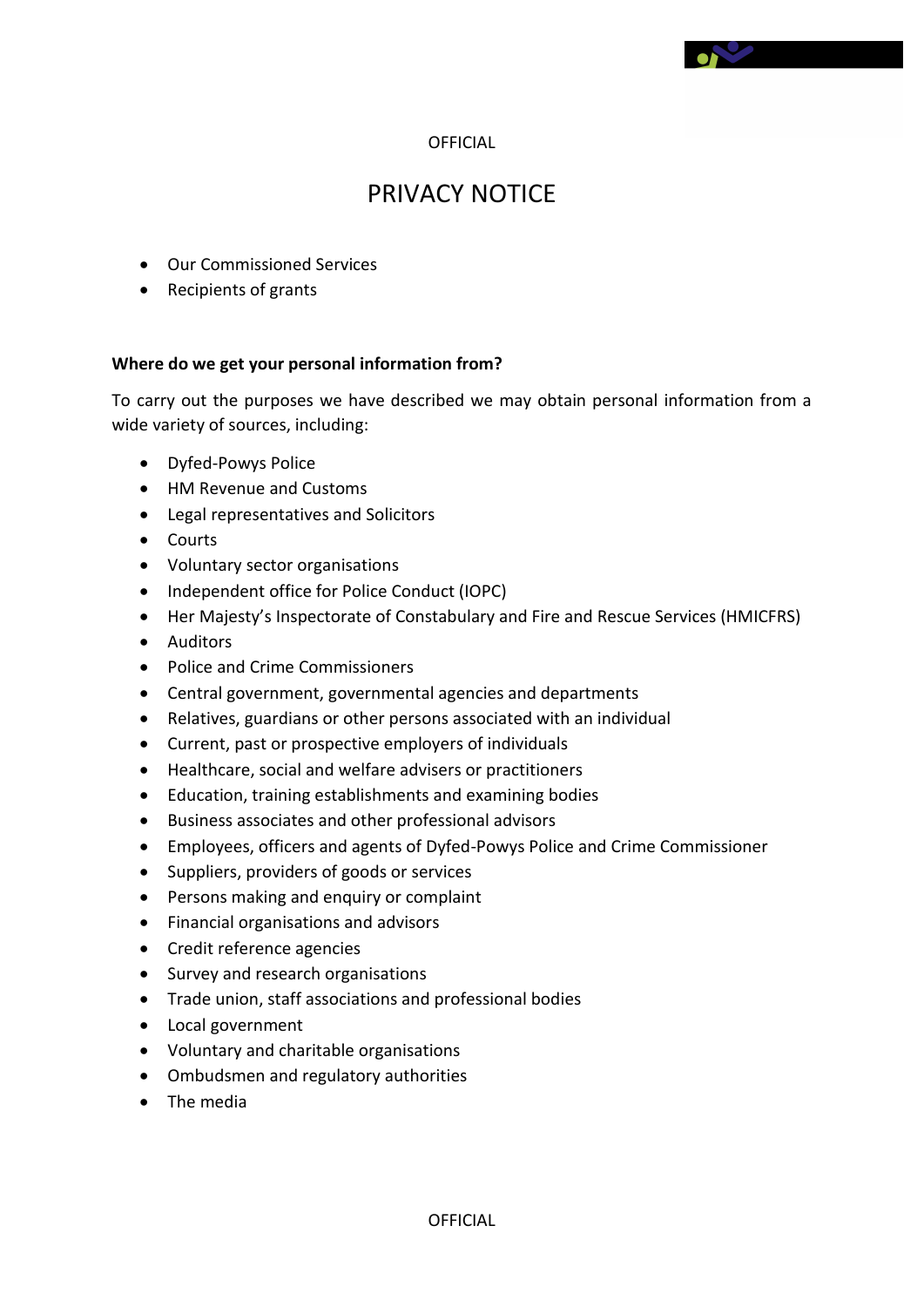

## PRIVACY NOTICE

#### **What is our lawful basis for using your information?**

The OPCC will not process your information unless it has a lawful basis to do so, as set out within the UK General Data Protection Regulation. These are:

- **Consent**  the individual has given clear consent for you to process their personal data for a specific purpose
- **Contract** the processing is necessary for a contract you have with the individual, or because they have asked you to take specific steps before entering into a contract
- **Legal obligation** the processing is necessary for you to comply with the law (not including contractual obligations)
- **Vital interests** the processing is necessary to protect someone's life
- **Public task** the processing is necessary for you to perform a task in the public interest or for your official functions , and the task or function has a clear basis in law
- **Legitimate interests** the processing is necessary for your legitimate interests or the legitimate interests of a third party unless there is a good reason to protect the individual's personal data which overrides those legitimate interests. This does not apply if we are processing data to perform our official tasks

### **Who do we share your personal information with?**

To carry out the purposes described, Dyfed-Powys Police and Crime Commissioner may disclose personal information to a wide variety of recipients, where necessary, including those from whom personal data is obtained. This may include:

- Support Services for Victims and Offenders
- Bodies or individuals working on our behalf such as IT contractors or survey organisations
- Local government
- Central government
- Ombudsmen and regulatory authorities
- The media
- Health Care Providers
- Dyfed-Powys Police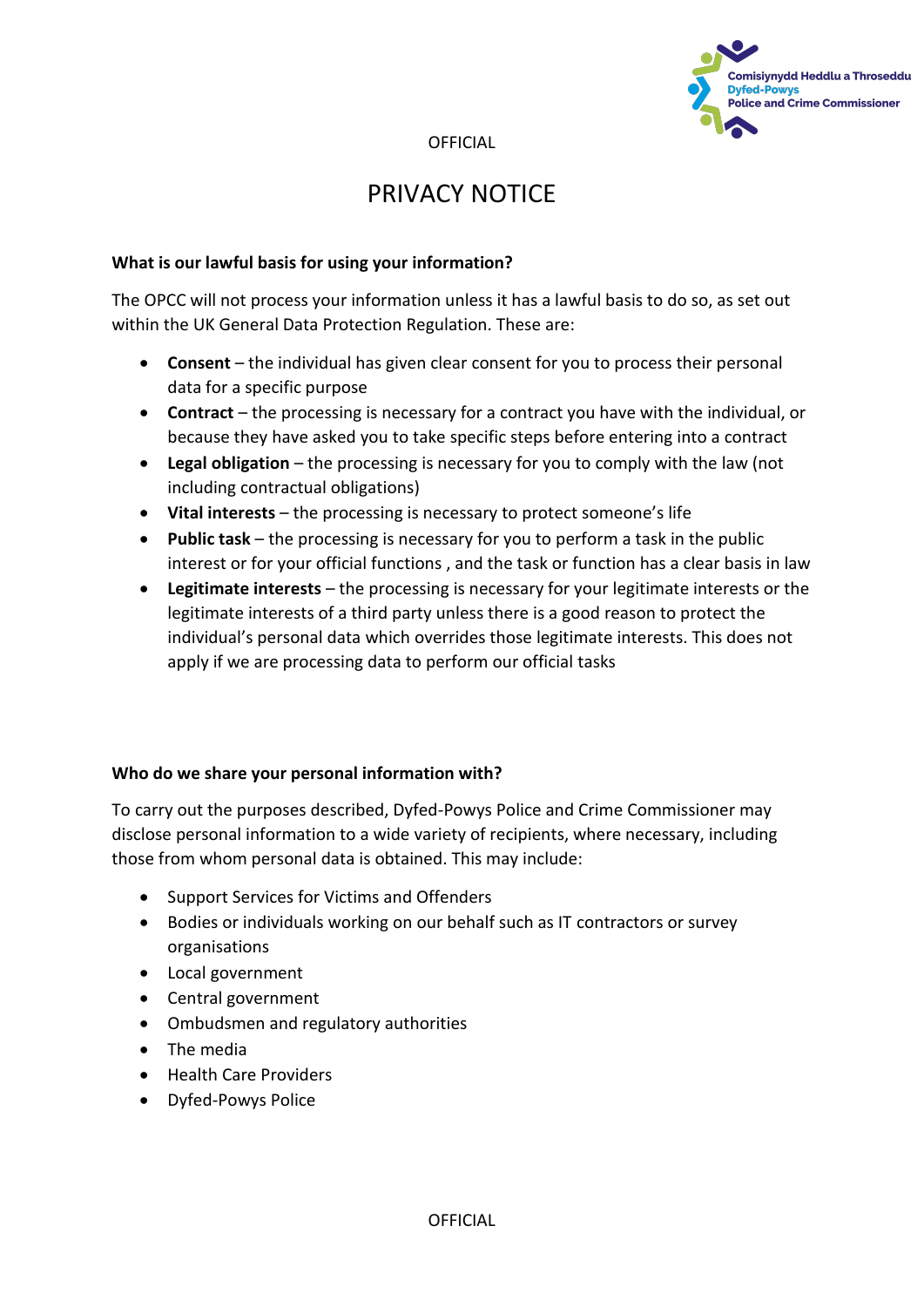

# PRIVACY NOTICE

Disclosures of personal information are made on a case-by-case basis, only relevant information, specific to the purpose and circumstances, will be disclosed and with necessary controls in place.

We will not share your information with any third parties for the purposes of direct marketing.

Dyfed-Powys Police and Crime Commissioner will also disclose personal information to other bodies or individuals when required to do so, this could be under an act of legislation, by a rule of law, or by court order. This may include:

- Child Maintenance Service
- Children and Family Court Advisory Services
- Home Office
- Courts
- Any other Regulatory Body who can demonstrate that there is a legitimate purpose for the processing of your personal data

Dyfed-Powys Police and Crime Commissioner may also disclose personal information on a discretionary basis for the purpose of, and in connection with, any legal proceedings or for obtaining legal advice.

### **How do we keep your information safe?**

Dyfed-Powys Police and Crime Commissioner takes the security of all personal information under our control very seriously. We will comply with the relevant parts of the legislation relating to security, and seek to comply with relevant parts of the ISO27001 Information Security Standard.

We will ensure that appropriate policies and training, as well as technical and procedural measures are in place. These will include, but is not limited to, ensuring our buildings are secure and protected by adequate physical means. The areas restricted to our police officers, staff and partner agencies staff is only accessible by those holding the appropriate identification, and have legitimate reasons for entry.

We carry out regular audits and inspections, to protect our manual and electronic information from data loss and misuse, and only permit access to them when there is a legitimate reason to do so. Our standard operating procedures and policies contain strict guidelines as to how any personal information contained within them may be used. These procedures are reviewed regularly to ensure our security of information is kept up-to-date.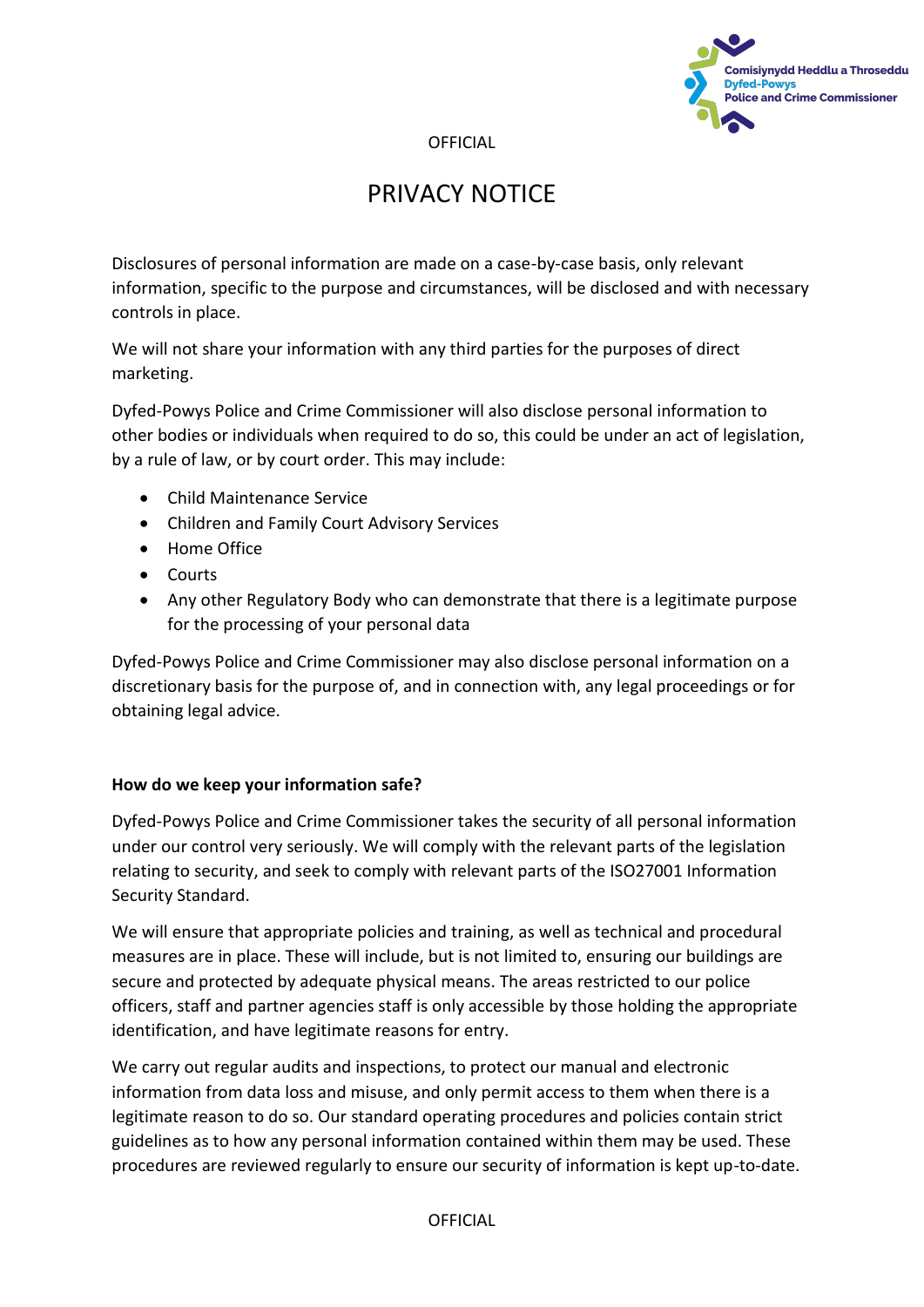

## PRIVACY NOTICE

#### **How long do we keep personal information?**

Dyfed-Powys Police and Crime Commissioner keeps your personal information for as long as is necessary for the particular purpose or purposes for which it is held.

Records that contain your personal information processed for "general data" purposes will be managed in accordance with the Dyfed-Powys Police and Crime Commissioner Retention and Disposal Policy.

### **What are your information rights?**

An area of change in the new Data Protection Act relates to individuals' rights, the law clarifies and extends rights which existed under the Data Protection Act 1998, as well as introducing some additional ones.

Your information rights will depend on the reasons why and how your information was collected and why it is being used.

Your information rights in relation to personal data, considered as "general data" are:

**Right to be informed** – This places an obligation upon Dyfed-Powys Police and Crime Commissioner to tell you how we obtain your personal information and describe how we will use, retain, store and who we may share it with.

**Right of Access** – This is commonly known as subject access and is the right which allows your access to your personal data and supplementary information, however it is subject to certain restrictions.

**Right to Request Rectification** – You are entitled to have personal data rectified if it is inaccurate or incomplete.

**Right to Erasure** – The right to erasure is also known as 'the right to be forgotten'. This right enables you to request the deletion or removal of personal data where there is no compelling reason for its continued processing.

**Right to Restrict Processing** – Individuals have a right to 'block' or supress processing of personal data. When processing is restricted, organisations are permitted to store the personal data, but not further process it.

**Right to Data Portability** – The right to data portability allows you, in some instances, to obtain and reuse your personal data for your own purposes across different services.